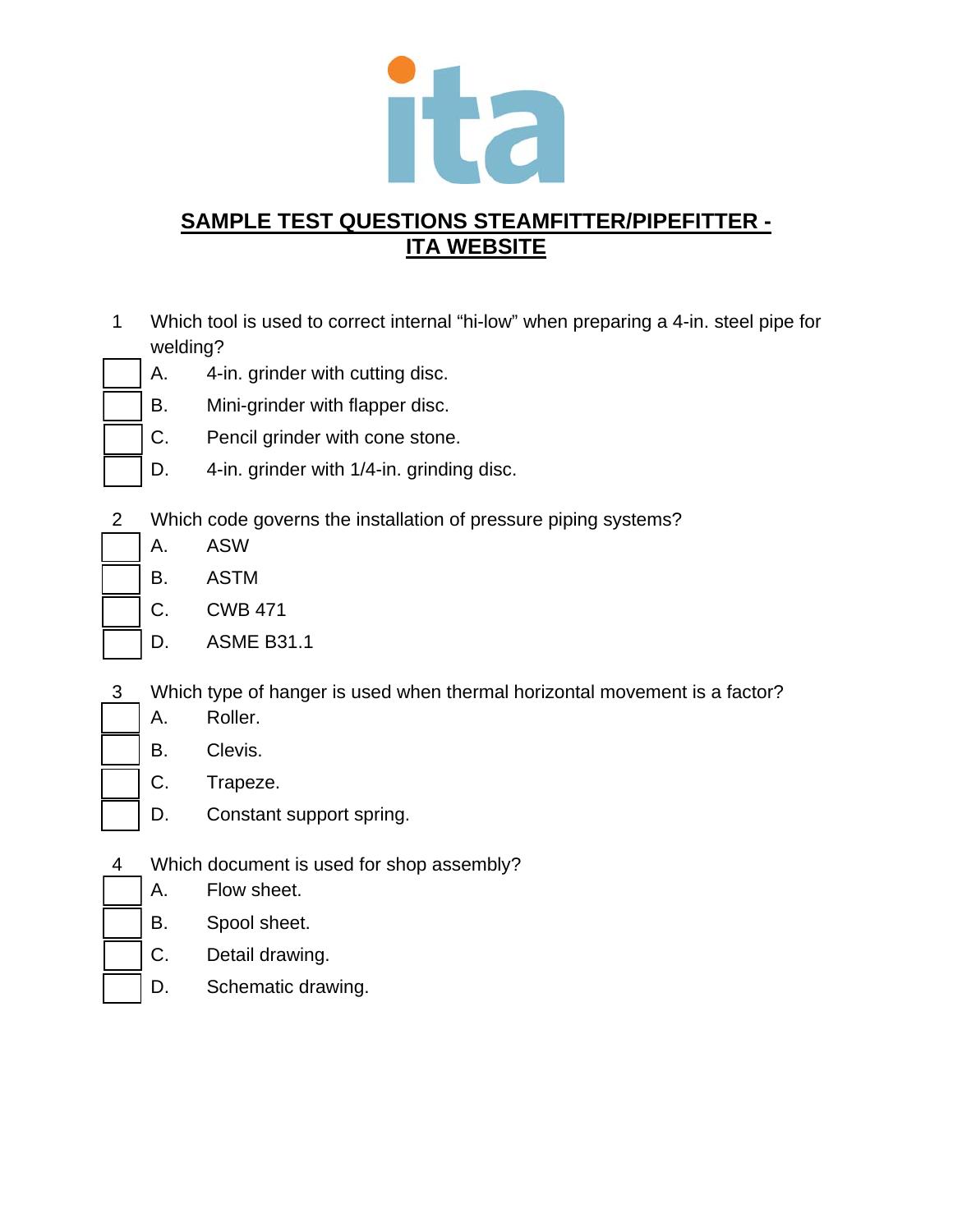

5 A template is to be divided into 12 equal spaces. What is the angle between the ordinate lines?

A. 15° B. 30° C. 45°

- D. 60°
- 6 A template is to be located on a pipe, but a centre finder is **not** available. What else can be used to accurately mark the centerline?
	- A. Wrap-around.
	- B. Tape measure.
	- C. 2-ft. level and plumb bob.
	- D. Framing square and level.
- 7 A 150-mm (6-in.) extra heavy weld neck flange is to be transitioned to Schedule 40 pipe. What is done to prepare the flange?
	- A. Grind the outside of the flange to match the outside diameter of the pipe.
	- B. Grind the outside of the flange to match the inside diameter of the pipe.
	- C. Grind the inside of the flange to match the outside diameter of the pipe.
	- D. Grind the inside of the flange to match the inside diameter of the pipe.
- 8 A pipe is being suspended from a concrete structure using 1/2-in. wedge type female inserts (expansion shield) for supports. What is the procedure for installing the inserts after drilling the correct size hole?
- 
- A. Place the insert and set the wedge.
	-
- - B. Apply epoxy and install the anchor.
		- C. Place the insert and tighten the locking nut.
		- D. Insert the anchor and remove the locking nut.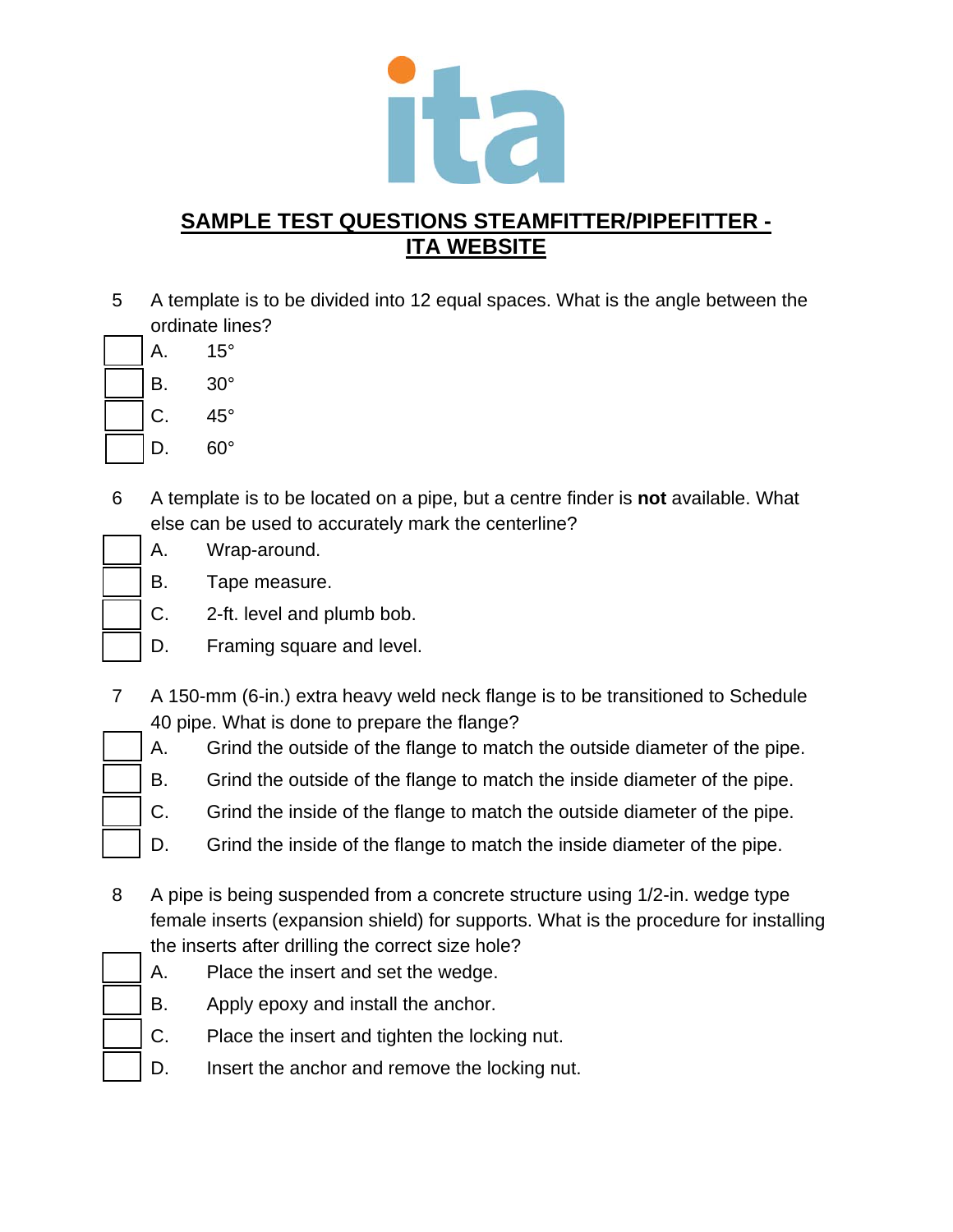

- 9 A press-fit joint is being assembled. What must be done at this joint location?
	- A. Wash the joint inside and out with muriatic acid.
	- B. Grind the edge to a 35° bevel and insert into joint.
	- C. Clean the joint with sand cloth and apply acid flux.
	- D. Mark the circumference with a felt pen following pipe insertion.
- 10 During fit-up, the spool piece is found to be 3 mm (1/8 in.) too long. Based on the following information, what should be done?
	- Piping system is 250-mm (10-in.) schedule 40.
	- Final piece is a 6-m (20-ft.) pipe spool flanged at both ends located between two risers.
	- Specifications require the use of 3-mm (1/8-in.) spiral wound gaskets.
	- A. Apply liquid Teflon to supplement the spiral wound gaskets.
		- B. Use flange spreaders until the final gasket can be installed, then complete bolt-up.
		- C. Use ready-rod in holes at 90° intervals to push the joint apart until gaskets can be inserted.
		- D. Disconnect the previous flange, install 1.5-mm (1/16-in.) asbestos flat-ring gaskets and apply copper coat.
- 11 A sleeve is needed for a 300-mm (12-in.) pipe with a minimum of 38-mm (1 1/2 in.) clearance for insulation. Which size pipe is used for this sleeve?

|    | <b>METRIC</b> |                  | <b>IMPERIAL</b> |
|----|---------------|------------------|-----------------|
| А. | 300 mm        | $\mathsf{A}_{-}$ | 12 in.          |
| В. | 350 mm        | В.               | 14 in.          |
| C. | 400 mm        | $C_{1}$          | 16 in.          |
|    | 450 mm        |                  | 18 in.          |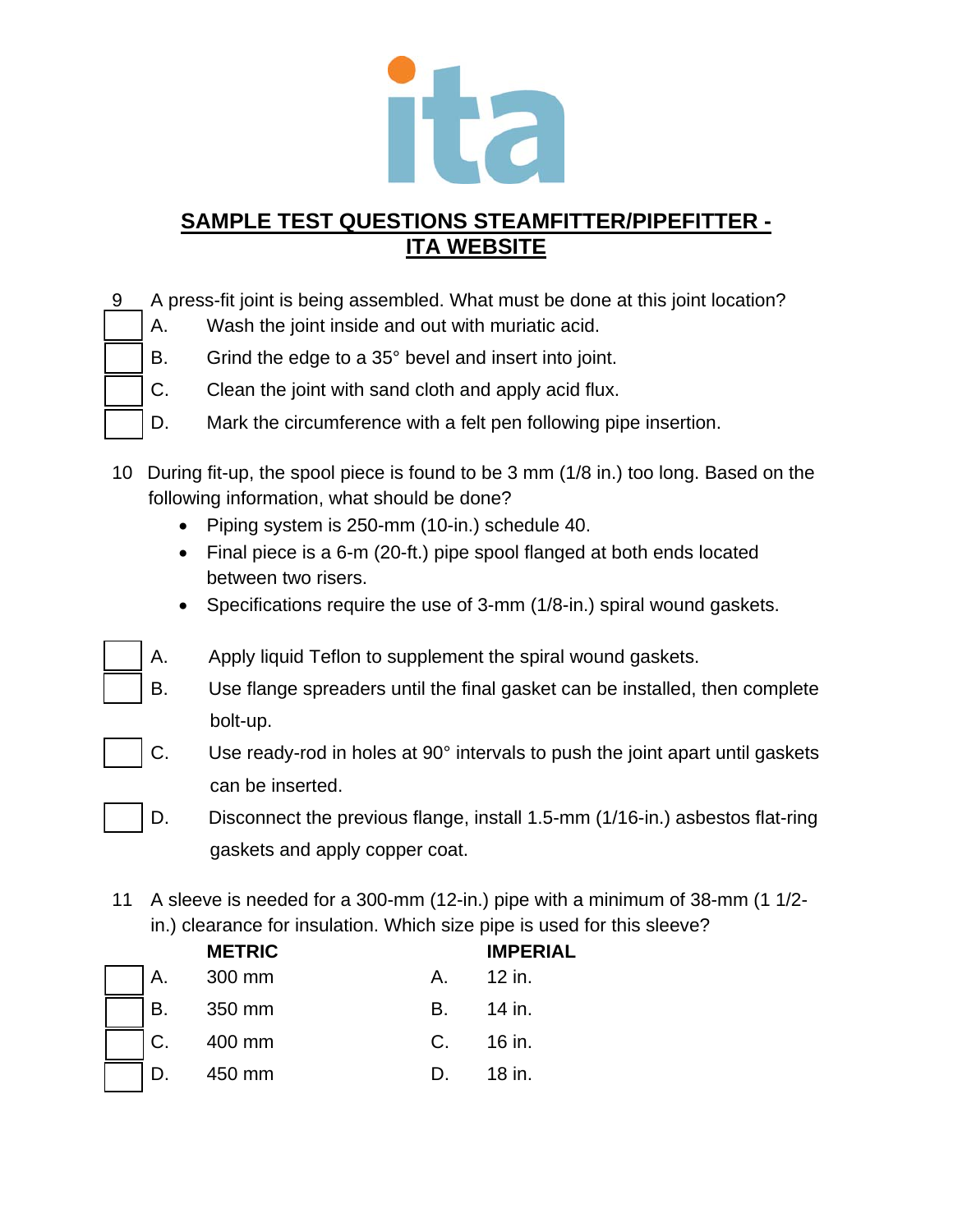

- 12 A fabricated piece of 10-in. pipe, 45 ft. long weighs 40 lb. per lineal foot. What is the total weight of the load?
	- A. 400 lb.
	- B. 450 lb.
	- C. 1 800 lb.
	- D. 3 600 lb.
- 13 A 12-m (40-ft.), 350-mm (14-in.) Schedule 80 pipe has to be moved 18 m (60 ft.) horizontally in a pipe rack. Which piece of rigging equipment is best suited for this task?
	- A. Tirfor.
	- B. Chain fall.
	- C. Pinch bars.
	- D. Block and tackle.
- 14 How and shackles and pins stored when a job is complete?
	- A. Place pins in shackles and store in a clean dry environment.
	- B. Remove pins from shackles and keep in an accessible rigging box.
	- C. Replace worn pins with bolts and keep in an accessible rigging box.
	- D. Replace worn pins with bolts and store together in a clean dry environment.
- 15 A low-pressure steam boiler has a set operating pressure 5 psig below the maximum allowed by the ASME code. The differential of the pressuretrol is 4 psig. What is the cut-in pressure?
- A. 3 psig
	- B. 6 psig
	- C. 16 psig
- D. 21 psig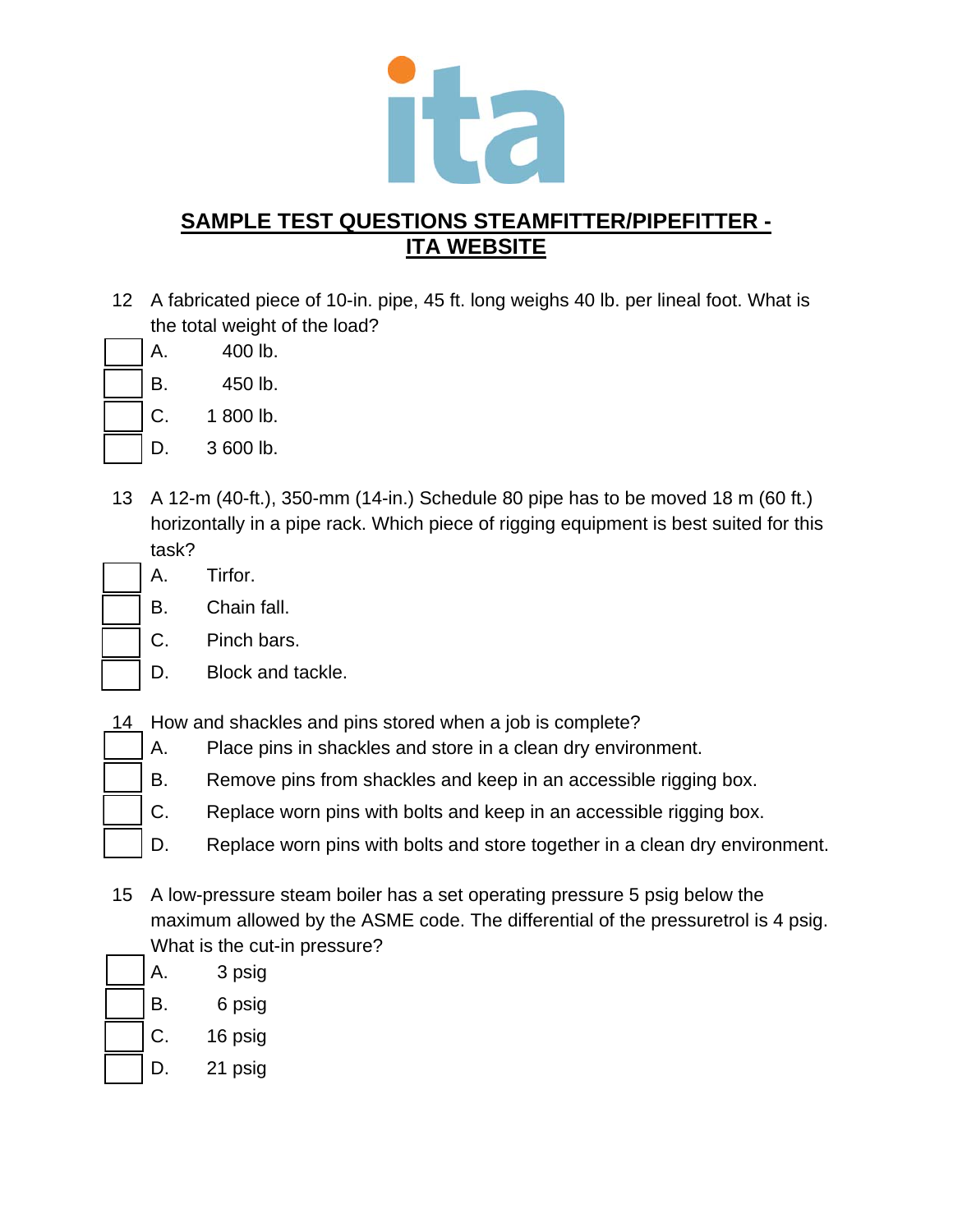

- 16 What is the procedure for installing a water column on a high-pressure steam boiler?
	- A. Tie in to water space and steam space with 25-mm (1-in.) pipe, and install test cocks and inspection crosses top and bottom.
	- B. Install both ends of water column below low water cut-off and tie in with 19 mm (3/4-in.) pipe.
	- C. Install both ends of water column in steam space with 25-mm (1-in.) pipe, and install test cocks and inspection crosses top and bottom.
	- D. Tie 50-mm (2-in.) pipe between the mud drum and the steam drum, and install a relief valve and a drain valve.
- 17 A reduction in pipe size is required in low pressure process steam line. How is the piping arranged to prevent water hammer?
	- A. Eccentric reducer flat on top.
	- B. Concentric reducer flat on top.
	- C. Eccentric reducer flat on bottom.
	- D. Concentric reducer flat on bottom.
- 18 The condensate side of a steam trap is piped into an overhead condensate main. Which type of check valve is installed and what is the best location?
- - A. Lift check valve installed at mid-point.
	- B. Stop check valve installed at mid-point.
	- C. Swing check valve installed close to the trap location.
	- D. Non-slam check valve installed closed to the main connection.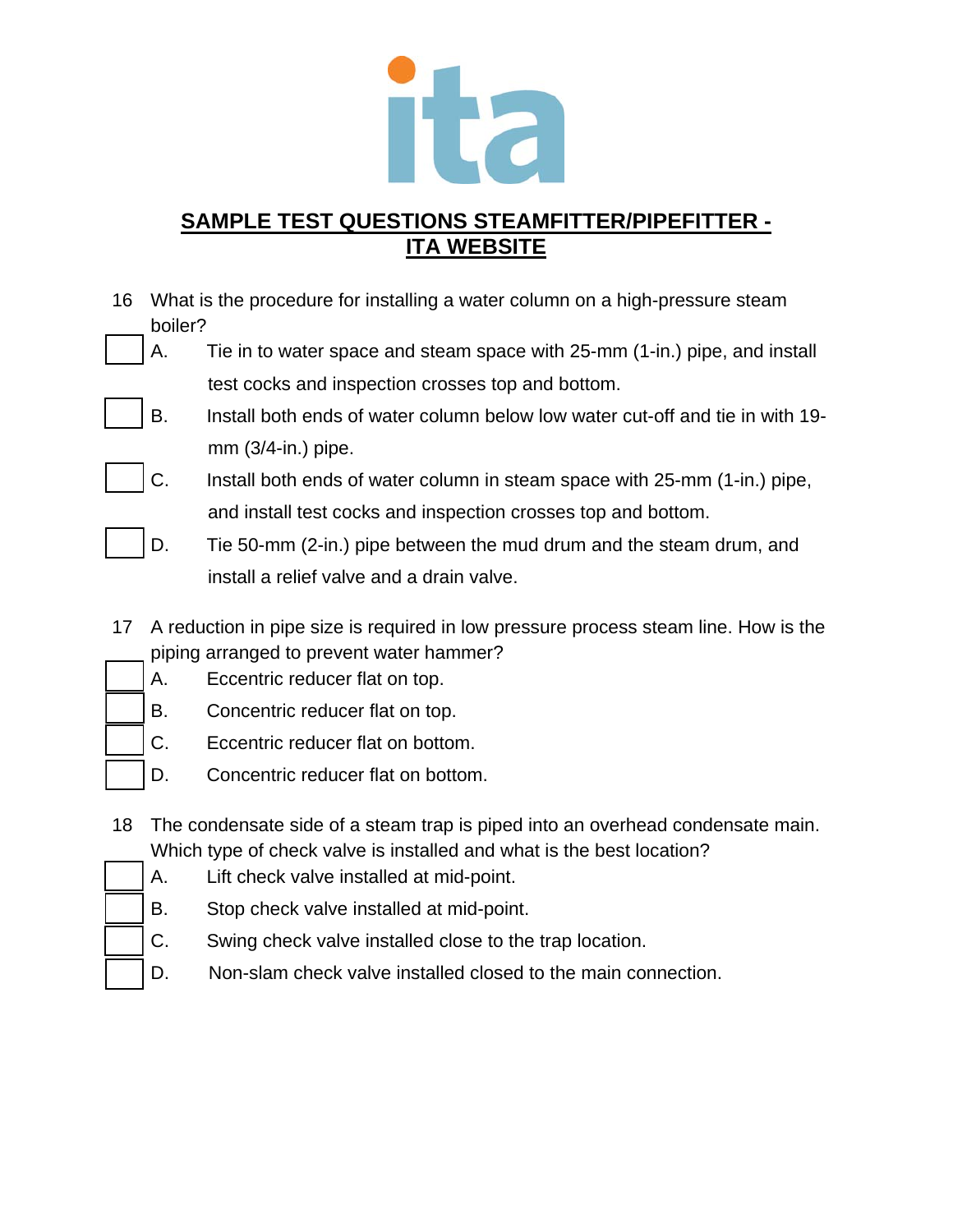

- 19 What is installed on a pipe for an expansion joint on a 6-in. steam main in a precast concrete tunnel?
	- A. Anchors welded on the grating.
	- B. Guides attached to the concrete structure.
	- C. Bypass installed around the expansion joint.
	- D. Anchors and guides attached to the concrete structure.
- 20 What is installed with a chemical pot feeder that is serving a closed hydronic heating system?
	- A. Injectors.
	- B. Isolating valves.
	- C. Circulating pump.
	- D. Pressure relief valve.
- 21 Where should a cooling tower be installed?
	- A. Outside, in a ventilated area.
	- B. Outside, in an airtight structure.
	- C. As close as possible to the ventilator.
	- D. In the mechanical room, with adequate drainage.
- 22 Process steam is supplied to a brewery. Why is a economizer installed?
	- A. To increase the temperature of the steam.
	- B. To separate the condensate from the steam.
	- C. To use the flue gas to preheat the feed water.
	- D. To remove dissolved gases from the feed water.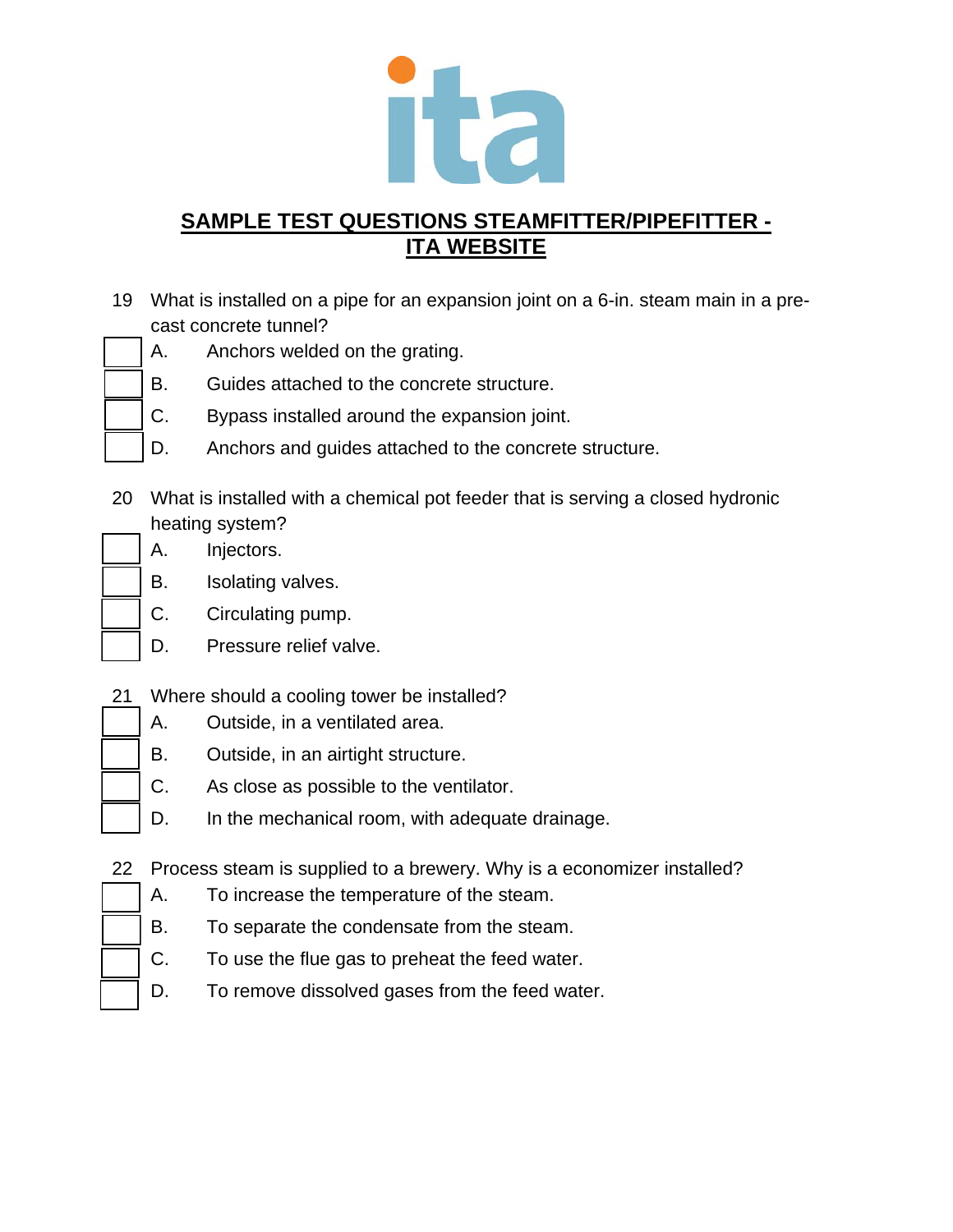

- 23 Which type of gasket is most often used in a high-pressure hydraulic system assembled with socket weld flanges?
	- A. O-ring.
	- B. Crush ring.
	- C. Spiral wound.
	- D. Asbestos fibre.
- 24 What is installed on a fuel oil system to remove suspended particles and prevent clogging of the nozzles?
	- A. Trap.
		- B. Filter.
		- C. Screen.
		- D. Strainer.
- 25 How is a compressed air line installed to allow drainage of condensation from the piping system?
	- A. By installing the piping level and providing a drip leg.
	- B. By grading up in the direction of flow with an air vent at the high point.
	- C. By installing the piping level and connecting branches to the bottom.
	- D. By grading down in the direction of flow towards the condensation collection point.
- 26 What should be verified before hooking up a pump for a hydrostatic test?
	- A. That pump is installed after header.
	- B. That pump is installed without isolation valves.
	- C. That an orifice is installed between the pump and the test header.
	- D. That an isolation valve is installed between the pump and the test header.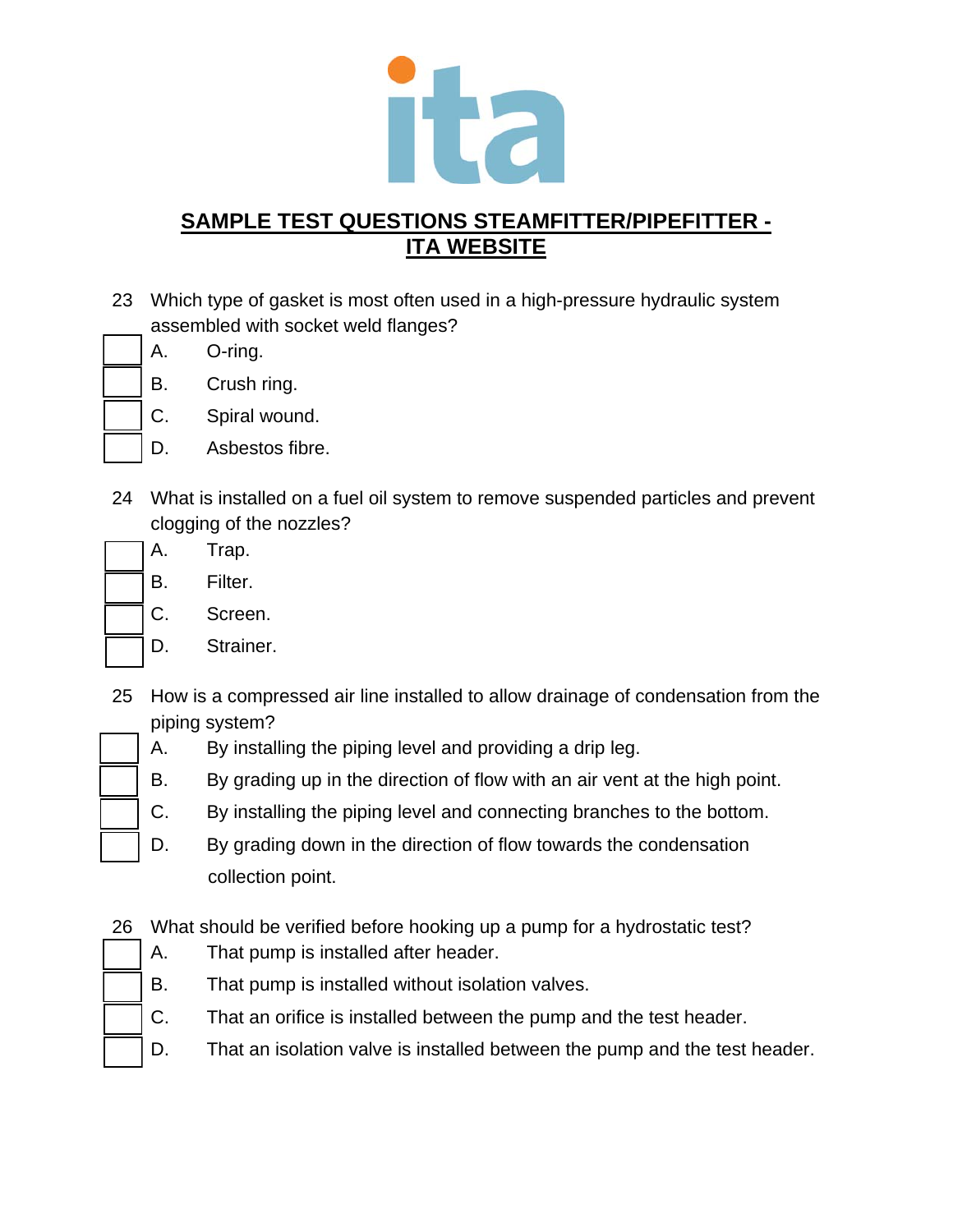

27 A system is rated for 10 500 kPa (1 500 psi). What is the minimum rating required when making up a test header?

|    | <b>METRIC</b> |    | <b>IMPERIAL</b> |
|----|---------------|----|-----------------|
| Α. | 7 000 kPa     | Α. | 1 000 psi       |
| B. | 10 500 kPa    | В. | 1 500 psi       |
| C. | 15 750 kPa    | C. | 2 250 psi       |
| D. | 21 000 kPa    | D. | 3 000 psi       |

28 What could cause fluctuations on the test gauge reading during a 24-hour air test?

- A. Change in elevation.
- B. Change in volume of system.
- C. Change in ambient air temperature.
- D. Test air absorbed by moisture in the system.
- 29 What is the procedure to repair a broken fitting on a hydronic heating system using CPVC pipe?
	- A. Isolate, drain, remove joint, solvent weld to new spool and fitting, and install.
	- B. Isolate, drain, remove joint, apply primer, solvent weld to new spool and fitting, and install.
	- C. Isolate, drain, remove joint, apply primer to new spool and fitting, and install.
	- D. Drain, isolate, remove joint, apply primer, solvent weld to new spool and fitting, and install.